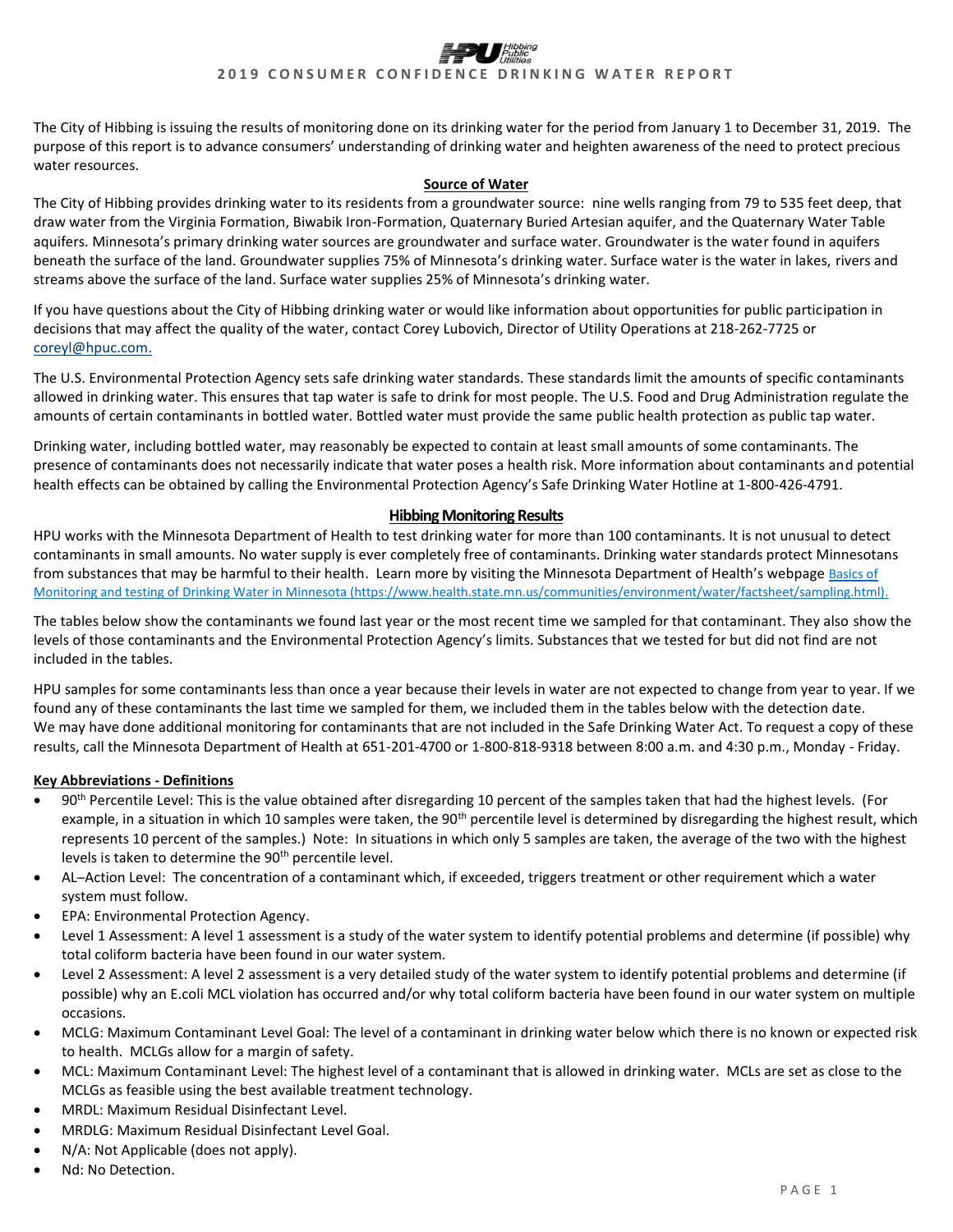- NTU (Nephelometric Turbidity Units): A measure of the cloudiness of the water (turbidity).
- pCI/I (picocuries per liter): a measure of radioactivity.
- ppm: Parts per million, which can also be expressed as milligrams per liter (mg/l).
- ppb: Parts per billion, which can also be expressed as micrograms per liter ( $\mu$ g/l).
- PWSID: Public Water System Identification.
- TT (Treatment Technique): A required process intended to reduce the level of a contaminant in drinking water.
- Variances & Exemptions: State or EPA permission not to meet an MCL or a treatment technique under certain conditions.

|                                                 |             |              | Level Found  |                     |           |                                                                                                                                                                                                                   |  |
|-------------------------------------------------|-------------|--------------|--------------|---------------------|-----------|-------------------------------------------------------------------------------------------------------------------------------------------------------------------------------------------------------------------|--|
| Contaminant (units)                             | <b>MCLG</b> | <b>MCL</b>   | Range        | Average/<br>Result* | Violation | <b>Typical Source of Contaminant</b>                                                                                                                                                                              |  |
| Arsenic (ppb)                                   | 0           | 10.4         | N/A          | 1.49                | No        | Erosion of natural deposits; Runoff from orchards;<br>Runoff from glass and electronics production<br>wastes.                                                                                                     |  |
| Fluoride (ppm)                                  | 4           | 4            | $.59 - .63$  | .62                 | No        | State of Minnesota requires all municipal water<br>systems to add fluoride to the drinking water to<br>promote strong teeth; Erosion of natural<br>deposits; Discharge from fertilizer and aluminum<br>factories. |  |
| <b>Total Haloacetic Acids</b><br>(HAA) (ppb)    | N/A         | 60           | $.00 - 33.0$ | 25.1                | No        | By-product of drinking water disinfection.                                                                                                                                                                        |  |
| <b>TTHM</b> (Total<br>trihalomethanes)<br>(ppb) | N/A         | 80           | 23.0-59.7    | 49.1                | No        | By-product of drinking water disinfection.                                                                                                                                                                        |  |
| Tetrachloroethylene<br>(ppb)                    | $\Omega$    | 5            | $.0 - 0.40$  | $\mathcal{A}$       | No        | Leaching from PVC pipes; Discharge from<br>factories and dry cleaners.                                                                                                                                            |  |
| Chlorine (ppm)                                  | 4           | 4            | .04-.0.53    | .31                 | No        | Water additive used to control microbes.                                                                                                                                                                          |  |
| <b>Combined Radium</b>                          | 0 pCi/l     | 5.4<br>pCi/l |              | 2 pCi/I             | No        | Erosion of natural deposits.                                                                                                                                                                                      |  |

\*This is the value used to determine compliance with federal standards. It sometimes is the highest value detected and sometimes is an average of all the detected values. If it is an average, it may contain sampling results from the previous year. \*\*\*\*Highest and Lowest Monthly Average.

\*\*\*\*\*Highest Quarterly Average.

| Contaminant<br>(units) | <b>MCLG</b> | AL  | 90% Level | # sites over<br>AL | Violation | <b>Typical Source of Contaminant</b>                                     |  |
|------------------------|-------------|-----|-----------|--------------------|-----------|--------------------------------------------------------------------------|--|
| Copper (ppm)           | 0           | 1.3 | .82       | 3 out of 60        | No        | Corrosion of household plumbing systems;<br>Erosion of natural deposits. |  |
| Lead (ppb)             |             | 15  | 6.5       | 2 out of $60$      | No        | Corrosion of household plumbing systems;<br>Erosion of natural deposits. |  |

Fluoride: Fluoride is nature's cavity fighter, with small amounts present naturally in many drinking water sources. There is an overwhelming weight of credible, peer-reviewed, scientific evidence that fluoridation reduces tooth decay and cavities in children and adults, even when there is availability of fluoride from other sources, such as fluoride toothpaste and mouth rinses. Since studies show that optimal fluoride levels in drinking water benefit public health, municipal community water systems adjust the level of fluoride in the water to a concentration between 0.5 to 1.5 parts per million (ppm), with an optimal fluoridation goal between 0.7 and 1.2 ppm to protect your teeth. Fluoride levels below 2.0 ppm are not expected to increase the risk of a cosmetic condition known as enamel fluorosis.

### **Monitoring Results – Unregulated Substances**

In addition to testing drinking water for contaminants regulated under the Safe Drinking Water Act, we sometimes also monitor for contaminants that are not regulated. Unregulated contaminants do not have legal limits for drinking water.

Detection alone of a regulated or unregulated contaminant should not cause concern. The meaning of a detection should be determined considering current health effects information. We are often still learning about the health effects, so this information can change over time.

The following table shows the unregulated contaminants we detected last year, as well as human-health based guidance values for comparison, where available. The comparison values are based only on potential health impacts and do not consider our ability to measure contaminants at very low concentrations or the cost and technology of prevention and/or treatment. They may be set at levels that are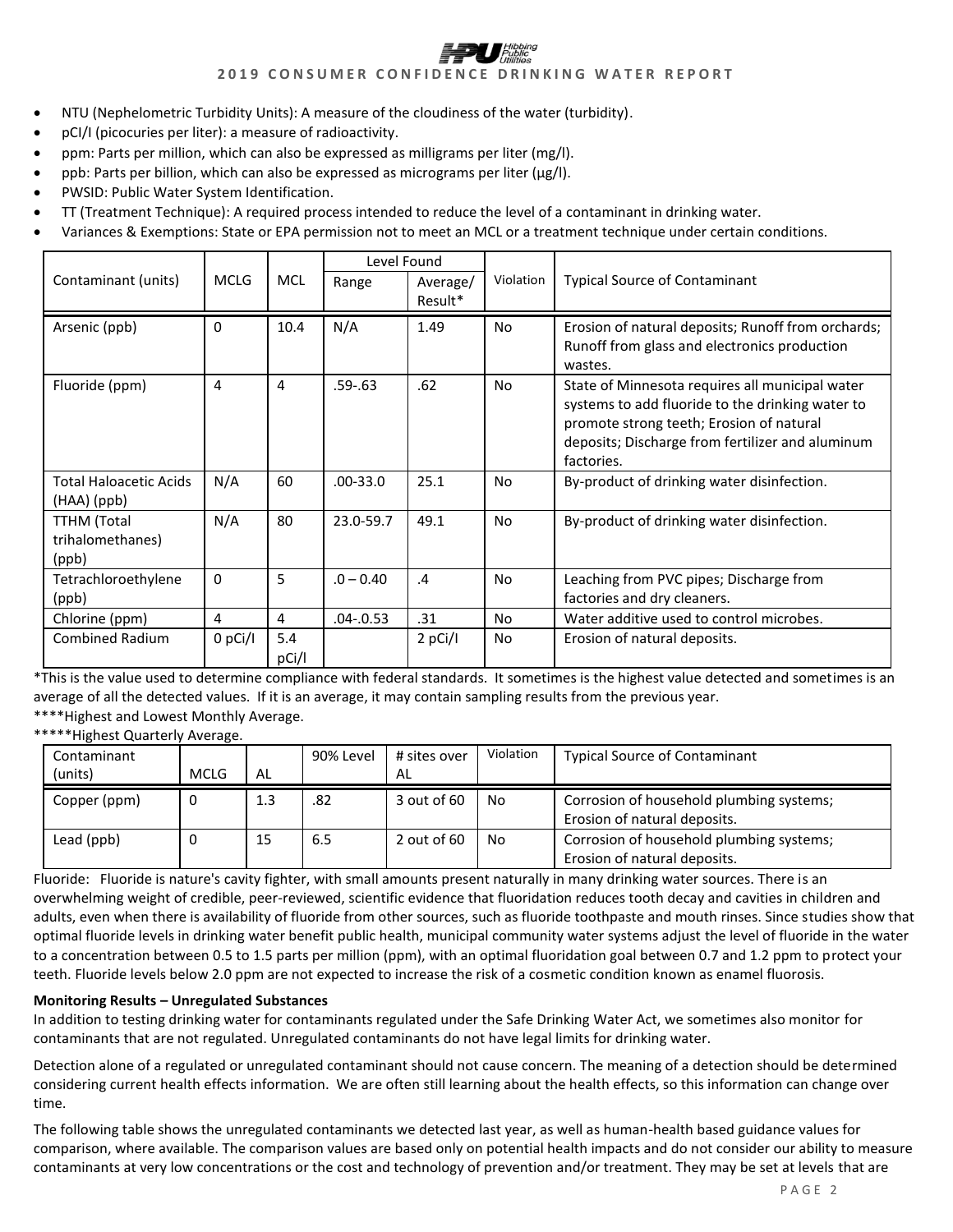costly, challenging, or impossible for water systems to meet (for example, large-scale treatment technology may not exist for a given contaminant).

A person drinking water with a contaminant at or below the comparison value would be at little or no risk for harmful health effects. If the level of a contaminant is above the comparison value, people of a certain age or with special health conditions - like a fetus, infants, children, elderly, and people with impaired immunity – may need to take extra precautions. Because these contaminants are unregulated, EPA and MDH require no particular action based on detection of an unregulated contaminant. We are notifying you of the unregulated contaminants we have detected as a public education opportunity.

More information is available on MDH's website: A-Z List of Contaminants in Water: <https://www.health.state.mn.us/communities/environment/water/contaminants/index.html> and Fourth Unregulated Contaminant Monitoring Rule (UCMR4) at <https://www.health.state.mn.us/communities/environment/water/com/ucmr4.html>

| <b>UNREGULATED CONTAMINANTS - Tested in drinking water.</b> |                         |                                                                       |                                                 |  |  |  |  |  |
|-------------------------------------------------------------|-------------------------|-----------------------------------------------------------------------|-------------------------------------------------|--|--|--|--|--|
| Contaminant                                                 | <b>Comparison Value</b> | <b>Highest Average Result or</b><br><b>Highest Single Test Result</b> | <b>Range of Detected Test</b><br><b>Results</b> |  |  |  |  |  |
| <b>Sulfate</b>                                              | 500 ppm                 | 3.49 ppm                                                              | N/A                                             |  |  |  |  |  |
| <b>Manganese</b>                                            | $100$ ppb               | $35.5$ ppb                                                            | 2.78 - 35.50 ppb                                |  |  |  |  |  |
| Sodium*                                                     | 20 ppm                  | 31.1 ppm                                                              | N/A                                             |  |  |  |  |  |
| Germanium                                                   | 0 ppb                   | $0.31$ ppb                                                            | $0.00 - 0.31$ ppb                               |  |  |  |  |  |
| <b>Group of 6 Haloacetic</b><br>Acids (HAA6Br)              | N/A                     | $2.27$ ppb                                                            | $0.00 - 6.45$ ppb                               |  |  |  |  |  |
| <b>Group of 9 Haloacetic</b><br>Acids (HAA9)                | N/A                     | 11.88 ppb                                                             | $0.29 - 24.47$ ppb                              |  |  |  |  |  |

\*Note that home water softening can increase the level of sodium in your water.

Minnesota's primary drinking water sources are groundwater and surface water. Groundwater is the water found in aquifers beneath the surface of the land. Groundwater supplies 75 percent of Minnesota's drinking water. Surface water is the water in lakes, rivers, and streams above the surface of the land. Surface water supplies 25 percent of Minnesota's drinking water. Contaminants can get in drinking water sources from the natural environment and from people's daily activities. There are five main types of contaminants in drinking water sources.

- **Microbial contaminants,** such as viruses, bacteria, and parasites. Sources include sewage treatment plants, septic systems, agricultural livestock operations, pets, and wildlife.
- **Inorganic contaminants** include salts and metals from natural sources (e.g. rock and soil), oil and gas production, mining and farming operations, urban stormwater runoff, and wastewater discharges.
- **Pesticides and herbicides** are chemicals used to reduce or kill unwanted plants and pests. Sources include agriculture, urban stormwater runoff, and commercial and residential properties.
- **Organic chemical contaminants** include synthetic and volatile organic compounds. Sources include industrial processes and petroleum production, gas stations, urban stormwater runoff, and septic systems.
- **Radioactive contaminants** such as radium, thorium, and uranium isotopes come from natural sources (e.g. radon gas from soils and rock), mining operations, and oil and gas production.

The Minnesota Department of Health provides information about your drinking water source(s) in a source water assessment, including: How Hibbing is protecting your drinking water source(s); Nearby threats to your drinking water sources; How easily water and pollution can move from the surface of the land into drinking water sources, based on natural geology and the way wells are constructed.

Some people may be more vulnerable to contaminants in drinking water than the general population. Immuno-compromised persons such as persons with cancer undergoing chemotherapy, persons who have undergone organ transplants, people with HIV/AIDS or other immune system disorders, some elderly, and infants can be particularly at risk from infections. These people should seek advice about drinking water from their health care providers. EPA/CDC guidelines on appropriate means to lessen the risk of infection by Cryptosporidium and other microbial contaminants are available from the Safe Drinking Water Hotline at 1-800-426-4791.

The Minnesota Department of Health provides information about your drinking water source(s) in a source water assessment, including: How Hibbing is protecting your drinking water source(s). Nearby threats to your drinking water sources.